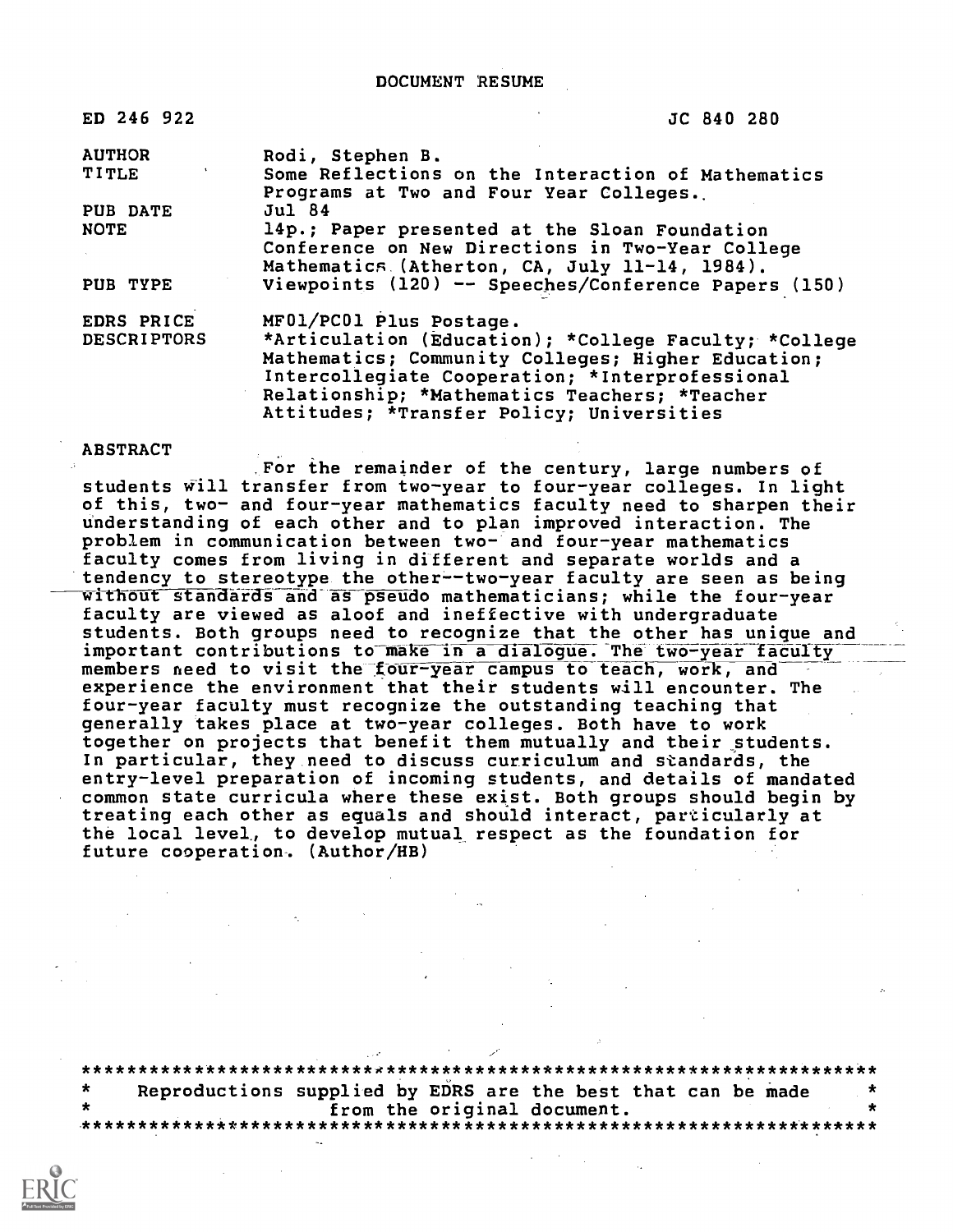"PERMISSION TO REPRODUCE THIS MATERIAL HAS BEEN GRANTED BY

S. B. Rodi

AT

TWO AND FOUR YEAR COLLEGES

Stephen B. Rodi

'SUMMARY

U.S. DEPARTMENT DF EDUCATION NATIONAL INSTITUTE OF EDUCATION EDUCATIONAL RESOURCES INFORMATION CENTER IFRICI

This document has heen reproduced as recented from the person or organization /laoorprrattng

Minor changes have heen made to improve reproductron quality

Points of view or opireons stated in this docu ment do nal necessarily represent official NIE position or policy

TO THE EDUCATIONAL RESOURCES IN=ORMATION CENTER (ERICI"

For the remainder of this century, large numbers of students will transfer from two year to four year colleges. (N) In light of this, two and four year mathematics faculty need to sharpen their current understanding of each other and to plan improved interaction.

> For the most part, faculty at two and four year institutions live in separate worlds. Part of the reason is mutual uncomfortableness rooted in mutual stereotyping: the TYCer is suspected of being standardless and/or of being a pseudo mathematician; the university faculty member is viewed as aloof and ineffective with undergraduate students.

Both groups need to come to recognize that the other has unique and important contributions to make in a dialogue. The TYCer needs to visit the four year campus regularly--and teach and work there from time to time--to re-experience the environment his transfer students will encounter: The university faculty need to recognize--and learn from--the outstanding' teaching that generally takes place at two year colleges. The groups need to work together on a variety of projects and programs that can benefit each of them and students. In particular, they need to interact in discussions of mutual curriculum and standards, on the entry level preparation of incoming students, and on details'of mandated common state curricula where such exist.

Mutual respect is the best foundation for future<br>  $\begin{array}{ll}\n\heartsuit & \text{Mutual respect is the best found at the local} \\
\downarrow & \text{15 the best way to promote such respect. The principle} \\
\downarrow & \text{16 the best way to promote such respect. The principle} \\
\downarrow & \text{17 the probability to promote this interaction, where need to change the probability to promote this interaction, where need to see each other, for a relationship to work, the procedure is needed to see each other as equals.\n\end{array}$ cooperation. Interaction, particularly at the local level, is the best way to promote such respect. The principal professional mathematics organizations have a special responsibility to promote this interaction, where necessary changing their policies and encouraging change in their members. In short, for a relationship to work, the partners need to see each other as equals.

> Presented at the Sloan Foundation Conference on New Directions in Two-Year College Mathematics Atherton, California, July 11-14, 1984

.0

 $\overline{2}$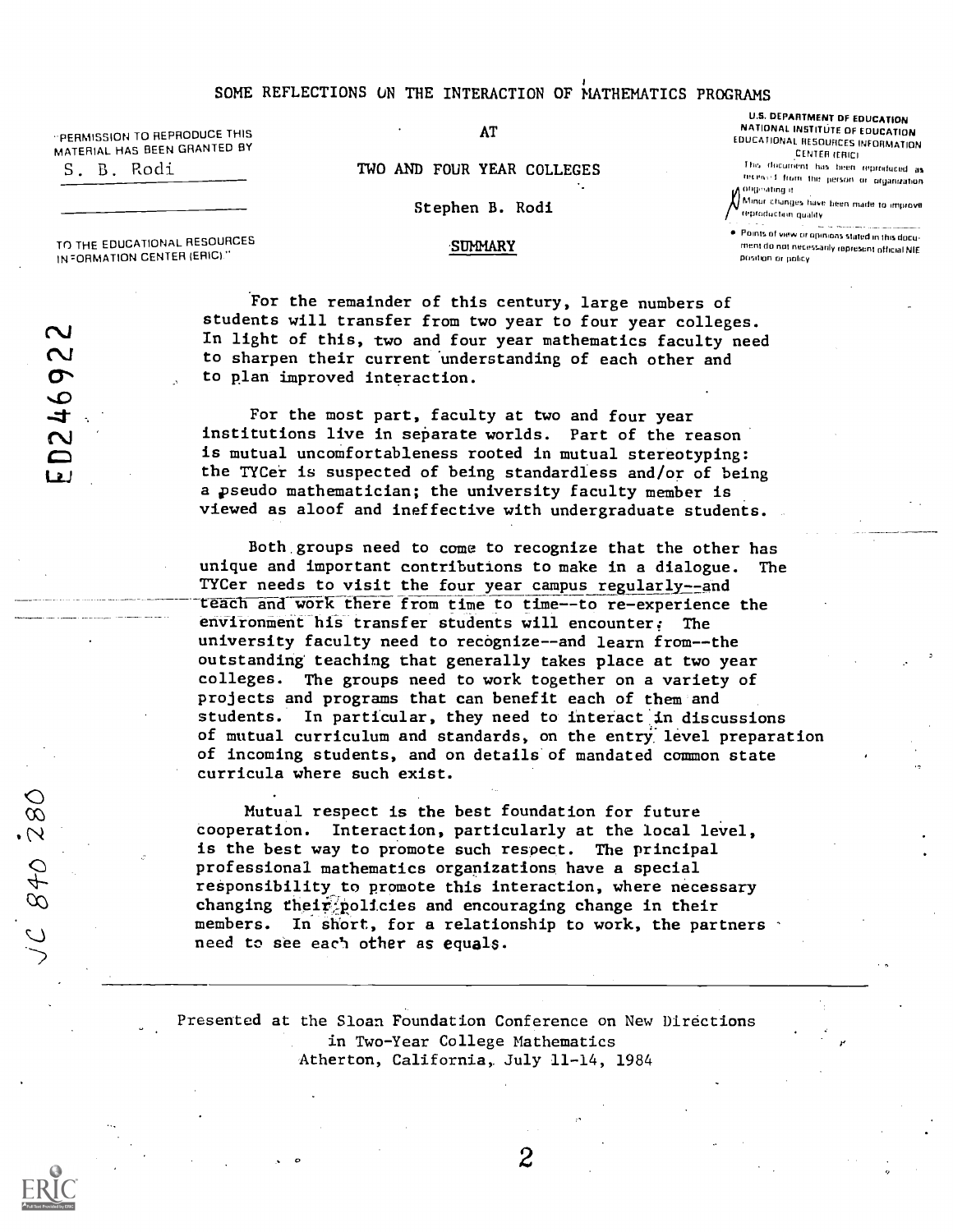# SOME REFLECTIONS ON THE INTERACTION OF MATHEMATICS PROGRAMS AT TWO AND FOUR YEAR COLLEGES Stephen B. Rodi Austin Community College

## Austin, Texas 78768

Talk Net is a syndicated nationwide phone-in radio show with early evening host Bruce Williams. Williams dispenses wisdom on the best swimming pool liners and on the worst life insurance policies. His fans love him.

On the night I drove to my office to begin sketching out these reflections, one young man called Williams to discuss the merits of staying at the local community college for a year or two before transferring to the four year college. Williams' reply: you certainly will save some dollars that way, a plus in anyone's ledge..

In his own unvarnished way, that night Williams gave us the principal reason two and four year mathematics programs need to be concerned about one another. For the rest of the century, and likely beyond, economics will motivate (and frequently force) large numbers of- students to start out at the community college and end up at the four year school.

Transfers

Increased I know that the 1980-1981 CBMS survey committee report [1, Figure 4.2] showed that college transfer enrollments as a percentage of fulltime enrollments at community colleges had dropped below occupational/technical enrollments for the first time. But I sense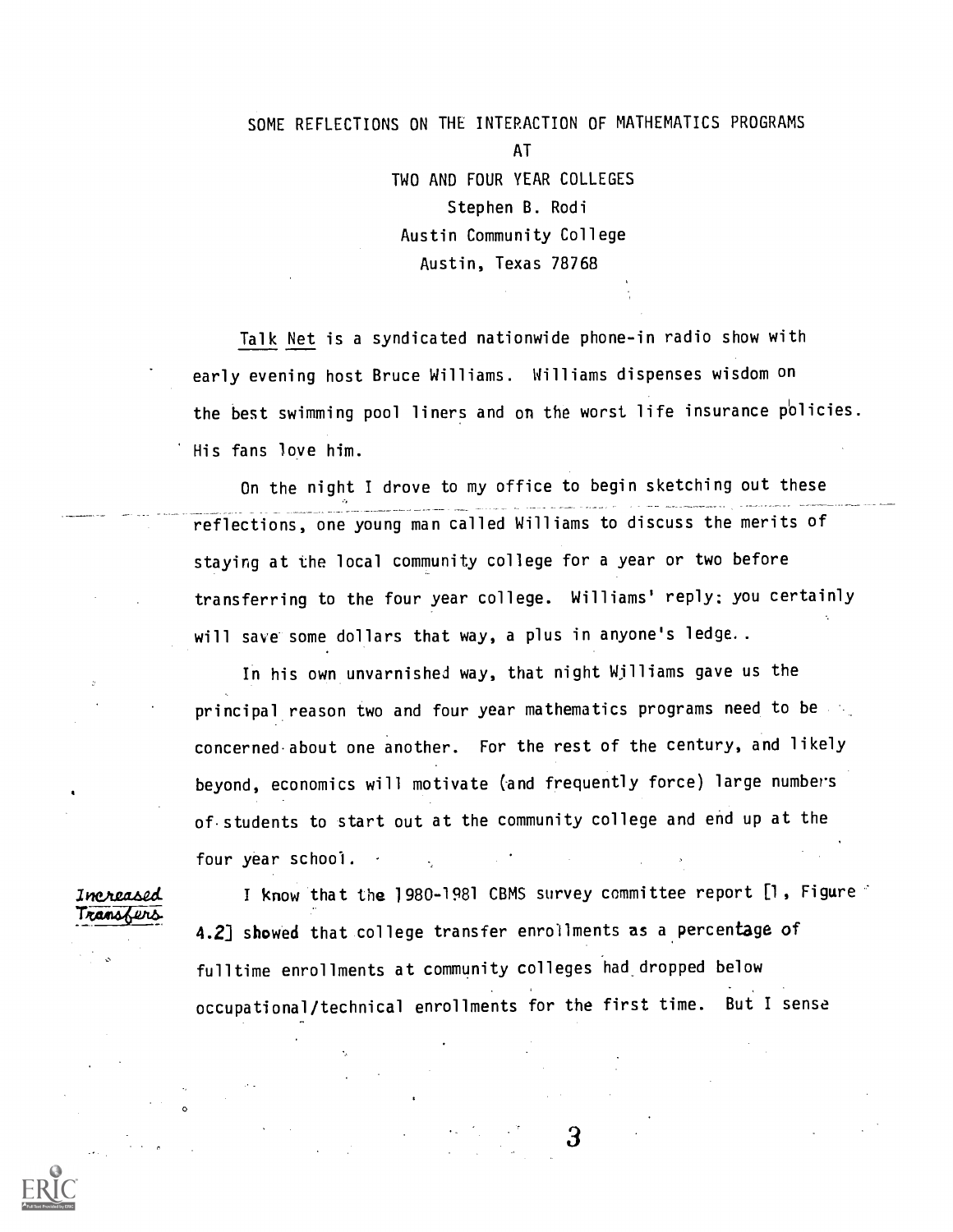that phenomenon may be reversing again. Or, even if these percentages do not reverse, the gross numbers of students at two year schools who transfer to four year schools certainly will grow steadily.

I know this is the case at my school where each semester we have as many as 750 students in calculus and differential equations and fewer than 200 in arithmetic. I sense it is a growing phenomenon in my state where, for example, increasing numbers of community colleges are concerned about topics like the common core engineering curriculum for freshmen and sophomores at publicly supported colleges. (By the way, "common core" does not mean all colleges must offer the same courses. More on that below.) When a state like Florida has a 357,993 headcount in community colleges (Oecenber, 1982, figures), a transfer rate of but 20% feeds 70,000 students into a university system whose headcount at that time was only 135,072. Finally, at the most recent meeting of the American Association of Community and Junior Colleges (AACJC), as reported in the April, 14, 1984, Chronicle of Higher Education (p. 22), the dean of instruction at Virginia's Piedmont Community College predicted that the increasing cost of higher education would lead to larger enrollments of middle-class, traditional, college-age students in two year college transfer programs.

Mutual *Percention* 

It is hard to know exactly what perceptions two and four year mathematics faculty currently have of one another. But, if they are going to be sharing so many students, they ought to try to find out.  $\overline{0}$ 

On the one hand, in the 1980-1981 CBMS survey [, p. 111] more than half the administrators in two year college mathematics programs reported no problems with coordination with four year colleges. But,

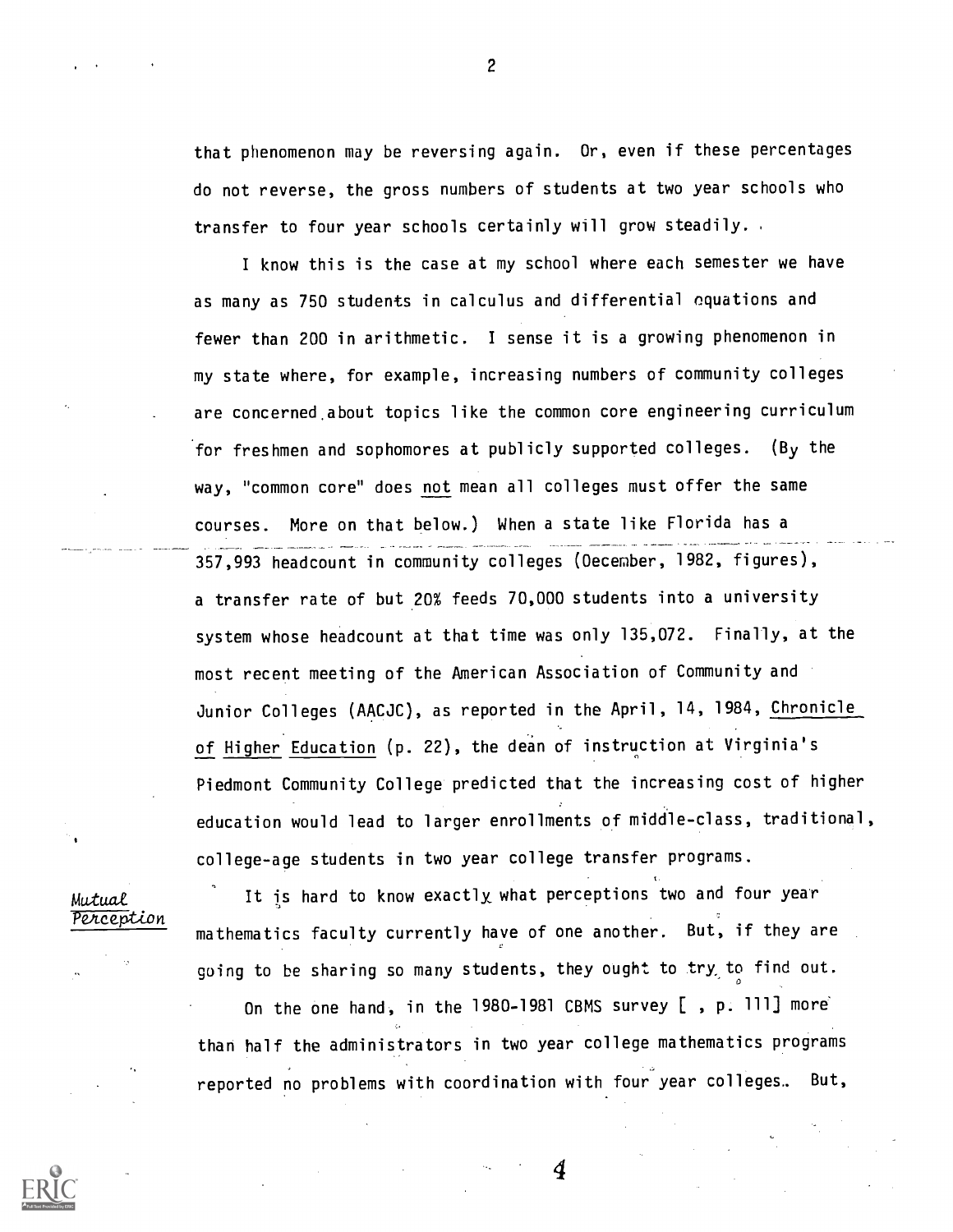on the other hand, in this same report (p. 92), these same departments reported a low level of consultation with four-year programs: less than once a year for 42%, only yearly for another 35%, and more than once a year for only 23%.

My own suspicion is that these last figures tell the real story: life for the most part in separate worlds. I suspect there are two causes for the infrequent interaction. One is the natural human inertia and organizational problems in getting one's own department together without even considering coordination with the school across town. But a second reason is a fundamental uncomfortableness between mathematic faculties at two and four year schools, an uncomfortableness that has existed for most of the past two decades and only now may be diminishing slightly as these faculty interact more on national committees and at each other's national meetings.

As in many such cases, some partly factual, partly stereotypic attitudes may lie at the root of the uncomfortableness. The university faculty member isn't quite sure the two year faculty member really is a mathematician and for that reason is reluctant fully to welcome the TYCer into the informal camaraderie of the mathematical fraternity and into the older, mainline mathematical organizations. Two year faculty members, for their part, perceive too much casual disregard for undergraduate instruction at large four year schools where massive lecture sections and the faculty's pursuit of publication isolate the student and result in failures that should not occur.

I don't think we should pretend these mutual perceptions are not there. They are. And they are too often grounded in fact. But, in

 $5 \cdot$ 

Roots of These View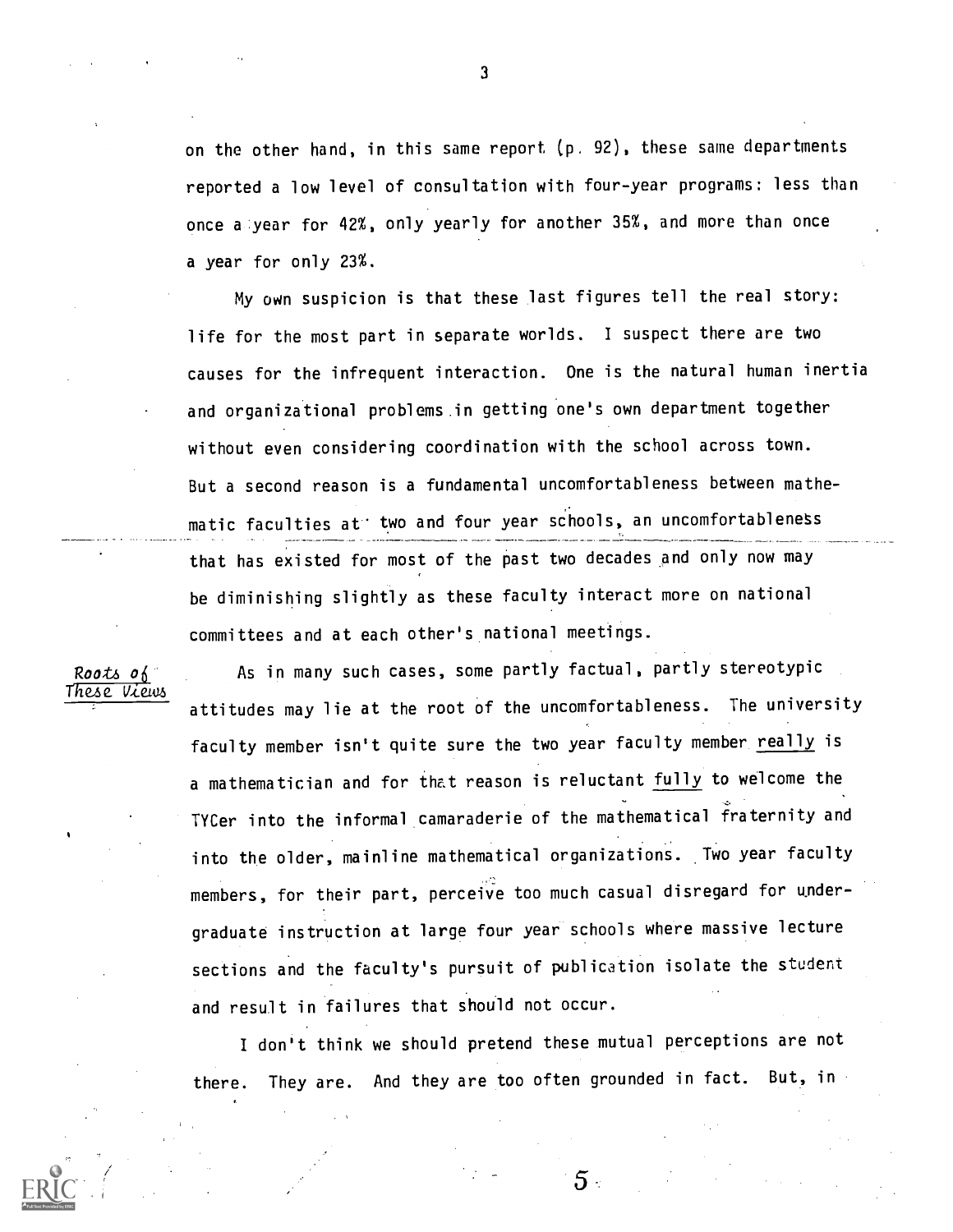an era when cooperation will become more critical, we need--as a first step toward improved interactions--to work at modifying these perceptions. An important starting point in this process is for each group to recognize that it has something to learn from the other.

Learning From Each<br>Other

Too frequently two year college faculty are not good enough mathematicians. Their mathematical education has not been broad enough. They need to be willing to expand it, particularly in a decade that will bring more probability, statistics, discrete mathematics, and programming to their courses, even at introductory levels. And their view of what they do as teachers--partirularly with transfer students--can-be-too-narrow:--"Feeling good"-ab ut-factoring is not an adequate goal. Too many TYC faculty are infloerced inappropriately by training programs based in colleges of education which confuse ideas with feelings and seem to make the touchstone of the successful two year college a student exiting with a warm glow about a "good experience."

In short, these TYC faculty, like some of their colleagues in secondary schools, need to raise their personal and departmental standards, particularly as regards transfer students. Such action will have a positive effect on the confidence and respect accorded by their four year colleagues.

Colleagues at four year schools can be helpful in this process. For example, an imaginative program at  $T^+$ . University of Texas at Austin invites mathematics faculty from across the'state to spend a "semi-sabbatical" in Austin teaching at U.T., participating in

6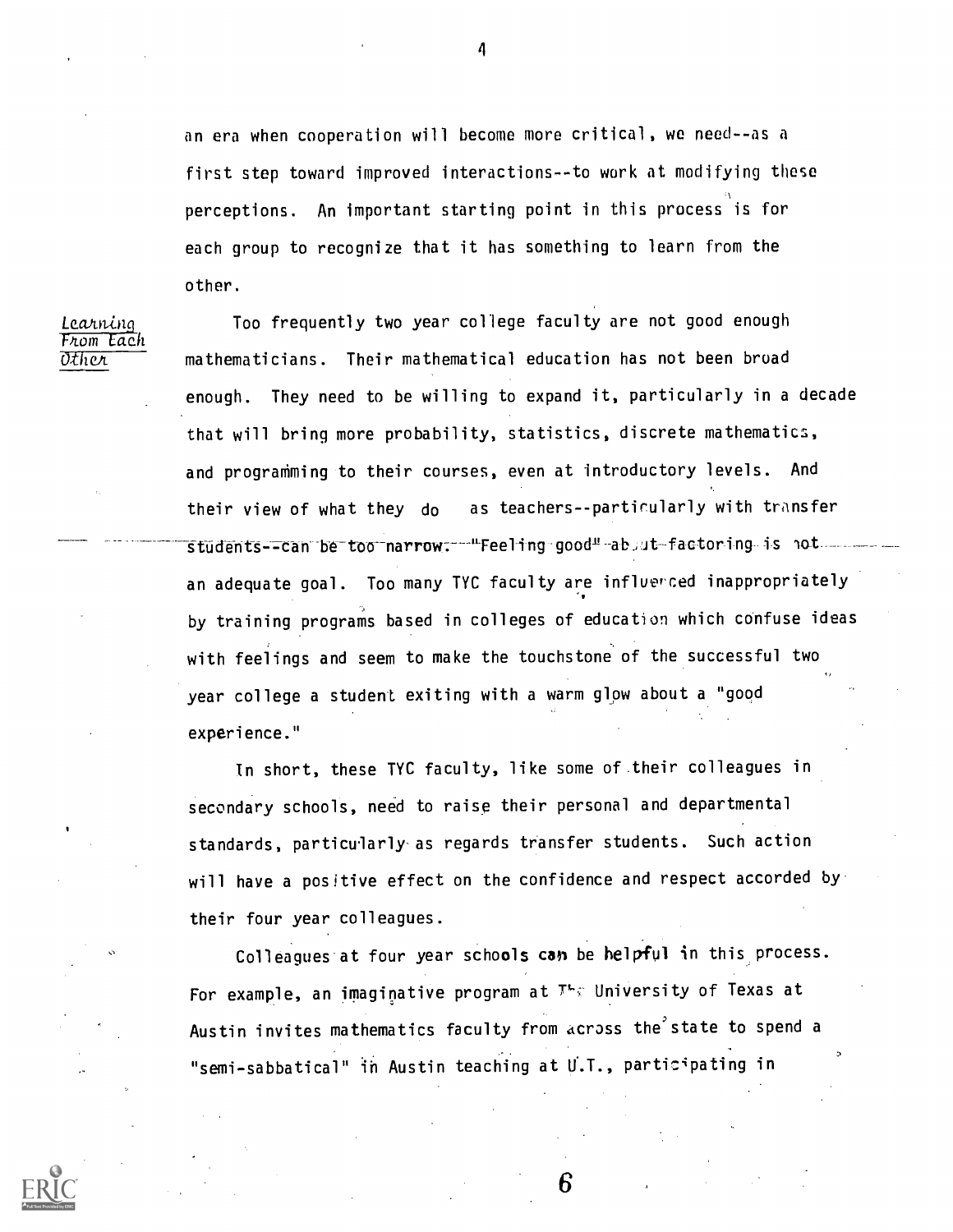seminars, and refurbishing research skills. As it stands, that program is skewed at bit toward other four year faculty. But it is a good, solid model of a program that also could be oriented for visiting two year faculty, even if only in the summer. The TYCer needs to get close from time to time to the environment the transfer students will end up in and needs to have some intellectual challenge similar to that his transfer students will face.

To Share In<br>Teaching

TYC: Skills But four year faculty have to recognize that two year faculty have special skills to offer, too, in this dialogue of recognizing each others' strong points. It may well be that much of the best teaching in the U.S. today at any level takes place in the two year colleges. Four year faculty ought to be more aware of this and more eager to tap this resource,

> All sorts of possibilities exist. Graduate students could spend an intern semester teaching with two year faculty. An experienced, effective-two year faculty member could be invited to the, four year school to teach undergraduate. courses as models for graduate students and others. The four year department might invite'in their two year colleagues on curriculum or classroom organization or teaching. style and effectiveness or textbook selection for undergraduate courses.

Wouldn't it be lovely (apologies to Henry Higgins) if graduate programs'could take at least as much interest in the teaching skills of their students as in their research skills? After all, not only will their graduates be entrusted with the education of many generations of young people--no small societal responsibility --but faculty salaries are paid by parents and other taxpayers who expect

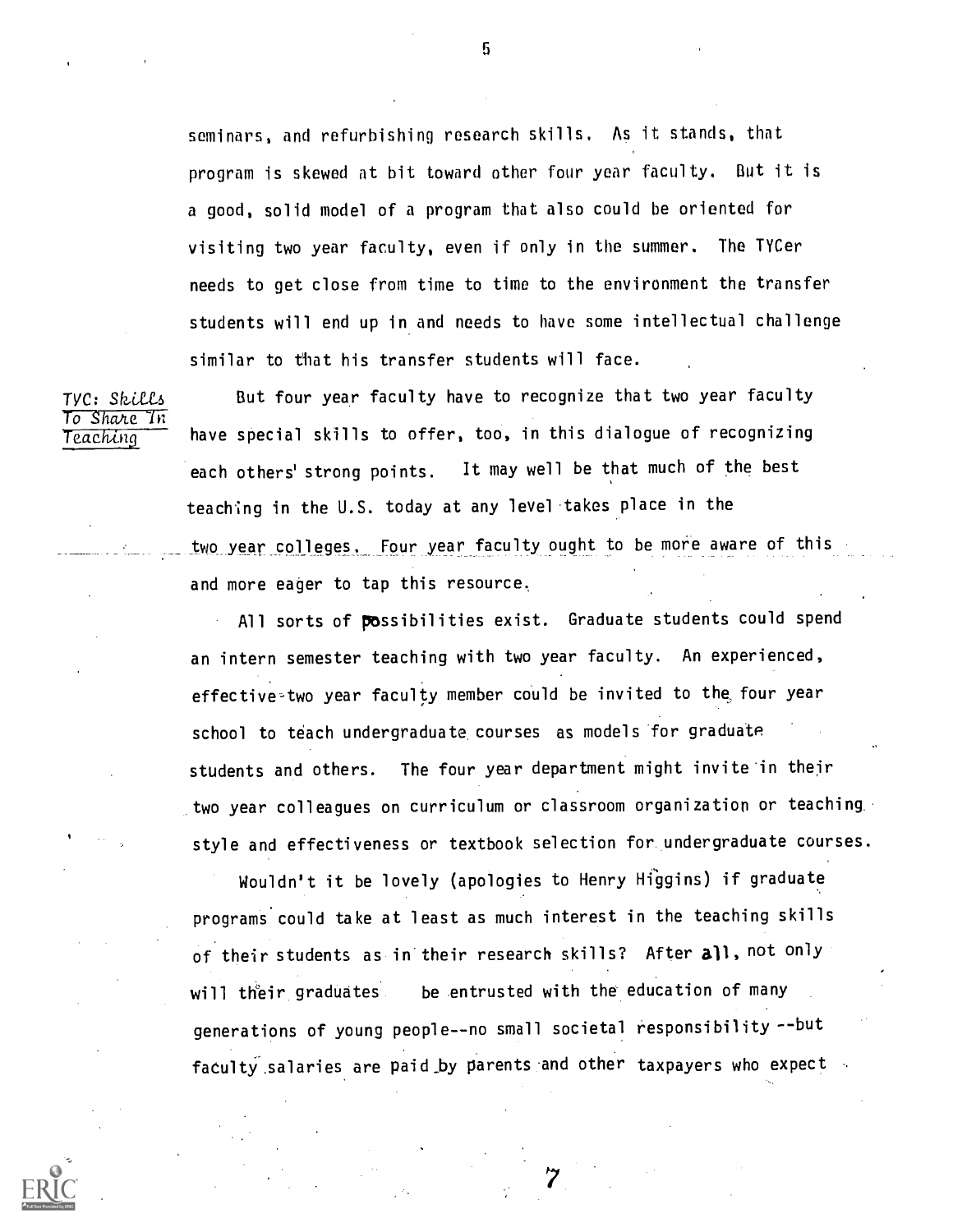and deserve good instruction for their dollar--no small obligi.ion in Justice fqr the. payee,

The needs`of both four and two year college faculty for renewal  $\,$ and expansion of viewpoint and skills is one of the principal recommendations in the CBMS report "New Goals for Mathematical Sciences Education" [2, p.20,21], the results of a conference held November 13-15, 1983. The suggestion here is that in some areas these two groups should look to each other for renewal.

Interactions

Othen. Let me now give some specific suggestions for interaction and cooperation. where the beneficiaries are students and society. When a state like Michigan (The Chronicle of Higher Education, April 18, 1984, p. 14) calls for colleges to pool resources,neighboring faculty at two and four year schools should be comfortable enough with each other to consult and see how coordination might help each. When the Rockefeller Foundation reports (same Chronicle, same page) that lack of high school mathematics is a major hinderance.to women and minorities in science, local community colleges and four year schools should be active, natural allies in attacking the problem.

> I participate in two programs of the last kind, neither perfect, but both steps in the right direction. One is called TAME, Texas Alliance for Minorities in Engineering, largely funded by ,industry. In my area, it is not unusual for a graduating minority high school senior. to spend the summer on scholarship at our community. college in mathematics and physics classes before moving on to-the university.

The second program developed five years ago when, for a variety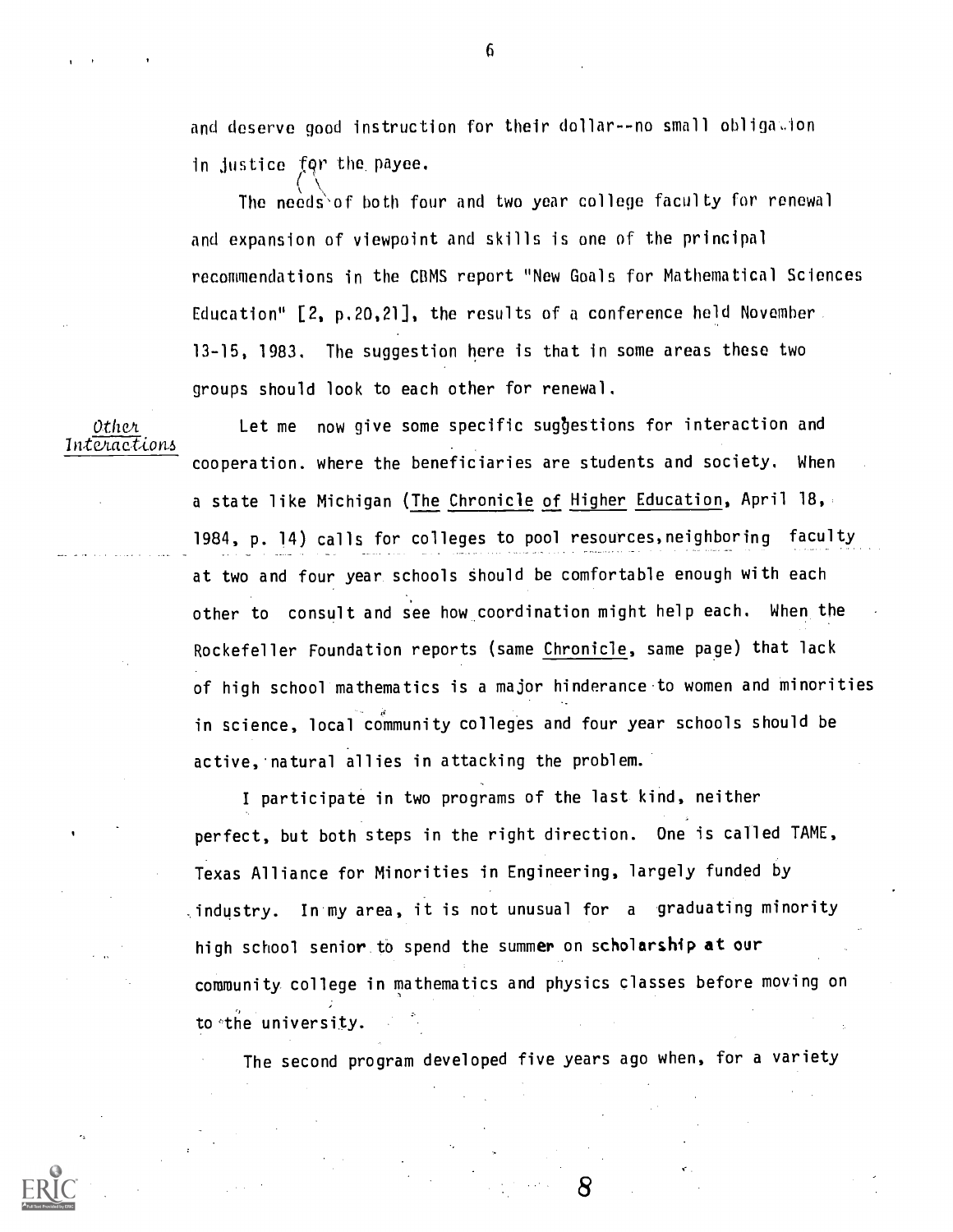of reasons, the mathematics department at The University of Texas at Austin decided to stop offering college algebra except in the summer term. Nonetheless, they expected a certain number of their incoming freshmen not to score high enough on their placement examinations for the usual first level course (frequently, Business Calculus I).

 $\overline{\mathcal{L}}$ 

The mathematics chairperson at The University of Texas approached us at the community college. What developed was a Monday/Wednesday night college algebra class supervised and taught by us for credit at our college but offered in the U.T. mathematics building for mostly U.T. students. The course enrolls 400 total in fall and spring, with as many as 500 requests for the 200 seats available each fàll.

In some ways, the most instructive part of this last example is the high spirit of cooperation that has developed among us, the U.T. mathematics department, the undergraduate advisors in the U.T. College of Business, the staff at the U.T. Measurement and Evaluation Center, and the summer orientation staff in the Dean of Students office at U.T. By getting to know one another over the phone and in person, each side has been able to make small adjustments that makes the program work for students. On our part we have established a special mail-in registration inquiry that U.T. advisors can give their prospective freshmen. We have tailored the course to 15 weeks (rather  $t^{\mu}$ mn 16) to avoid conflict with their examination period. On the other hand, various colleges at U.T. have been cooperative in giving exemptions to the usual requirements of fulltime registration, if the student is enrolled with us for this  $s_i$  ial program at an advisor's suggestion. And the U.T. mathematics department through its chairperson has been

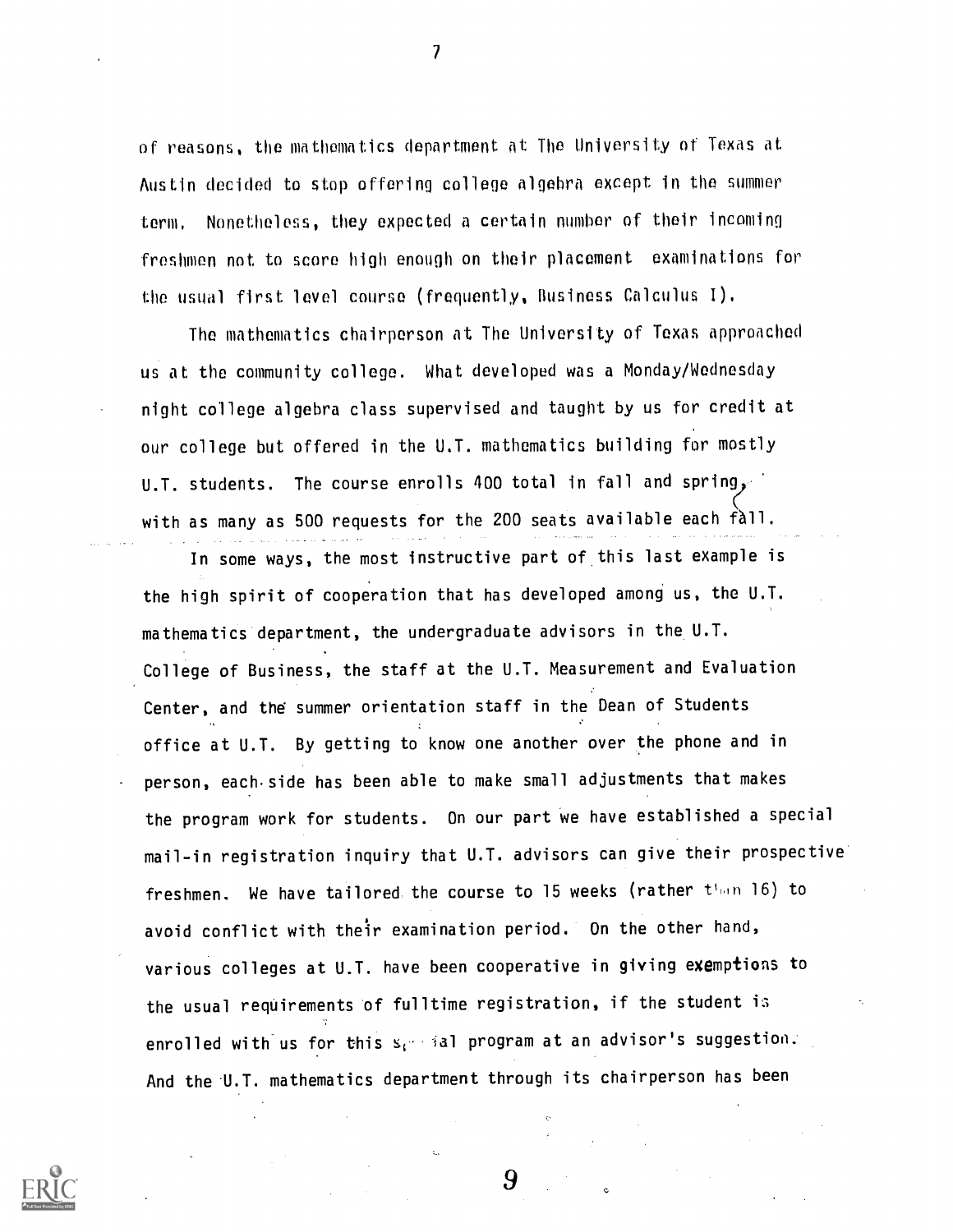most helpful in greasing the wheels of approval at various decision levels within his institution,

15 Calculus  $\lambda$  Freshman Course?

My personal experience with our college algebra classes on a university campus always makes me think of a particular area where I feel four year schools have something to'learn from two year colleges, One result of the post-Sputnik, new math era was an attempt to put more preparatory mathematics in high schools so that students entering the university would be ready as freshmen to take calculus. This was in direct contrast to the practice of the 1940's, 1950's, and early 1960's - -when most of us went to school -- wherein the normal expectation was that a freshman college student would take a full year of mathematics (college algebra, trigonometry, a thorough analytical geometry course including rotations, and maybe even a little spherical trigonometry) before beginning calculus.

In my mind, the curriculum revision of the past 20 years has clearly failed. Our high schools are graduating seniors distinctly less well prepared in mathematics. Nonetheless, there remains at most universities an assumption that calculus is a freshman course, that students who do not begin calculus in the first semester of their freshman year are "out of sequence" or "doing catch up work."

The pressures for calculus as a freshman course frequently comes from outside the mathematics department (e.g., engineering and physics) where curricula are constructed on that assumption. But it may be time to question the reasonableness of that assumption--or even the reasonableness of a four year degree plan--for the American educational system. Two year colleges have generally been more realistic about the preparation level of students and can make a special contribution in such a dialogue.



 $\bf{10}$ 

 $\mathbf{g}$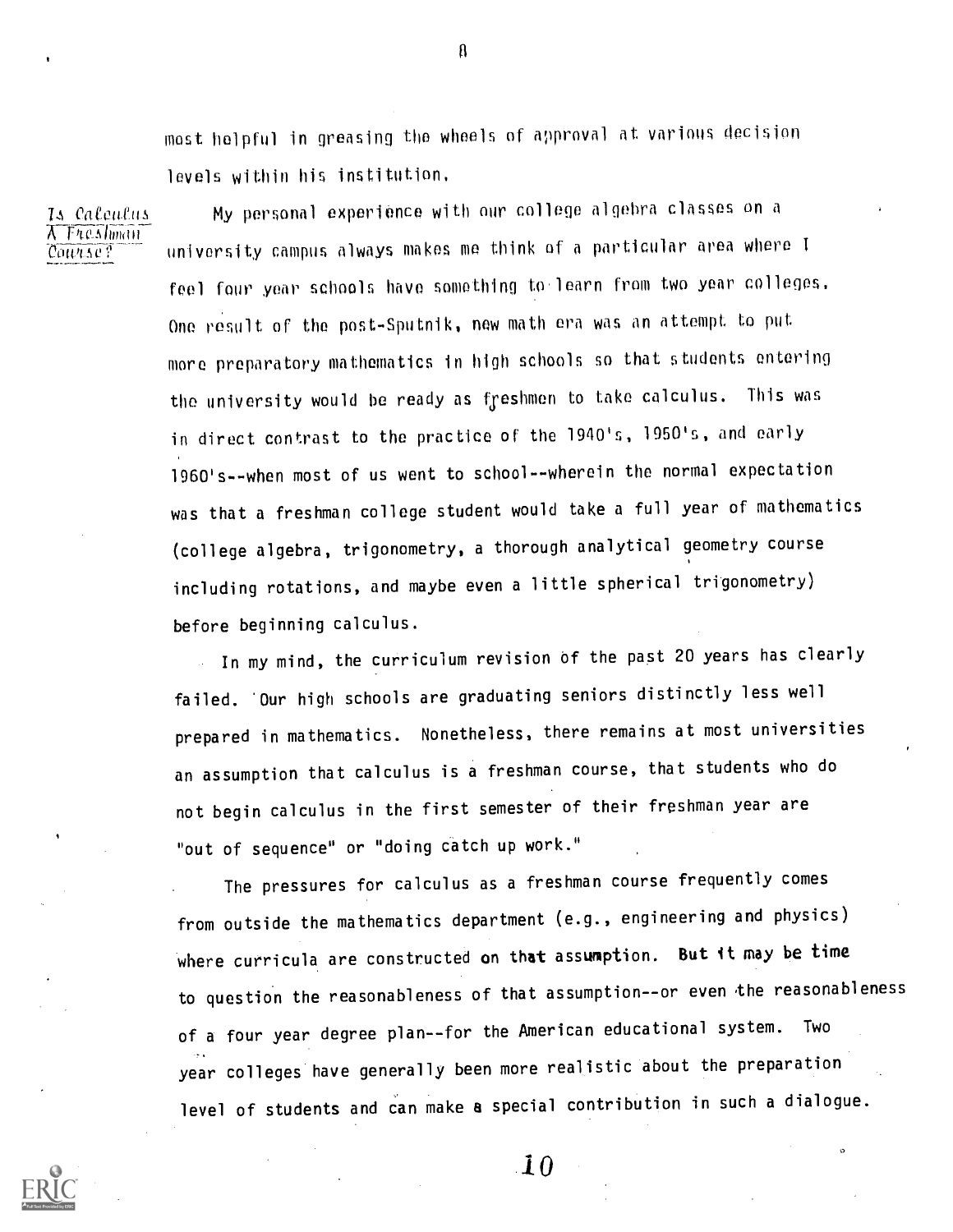Comm' Curricula

The specific examples of cooperation mentioned above are valuable mostly at the local level, There is a broader area of cooperation of great importance, This has to do with establishing common statewido or regional curricula,

Robert F, Fiepack is the president of Fl Paso County Community College. In a long article about Hispanic students, he is quoted in The Chronicle of Higher Education, March 21, 1984, as follows on the subject of transferability and program coordination between two and four year schools: "The problem is not a community college problem; it is a university problem. Universities have to develop enveloping curriculums so they can recognize what we do but still get what they want. And they have to be less imposing... They are the ones who refuse to change."

In El Paso's case, forty parallel programs have been developed in cooperation with the university; but, says Shepack, "only a few places in the country have well-thought-out programs that follow through a matriculation."

Shepack is commenting on what I think should become the single most important point of articulation between two and four year colleges for the rest of this century. Four year schools have to be willing to incorporate two year schools in the degree planning process so that the community college can organize its own curriculum to make the student's path straight and efficient. This interactive process requires confidence on the part of the university that transfer students indeed will receive a comparable education at the two year feeder school and requires . flexibility where necessary at the two year level to make adjustments to earn this confidence from their university colleagues.

9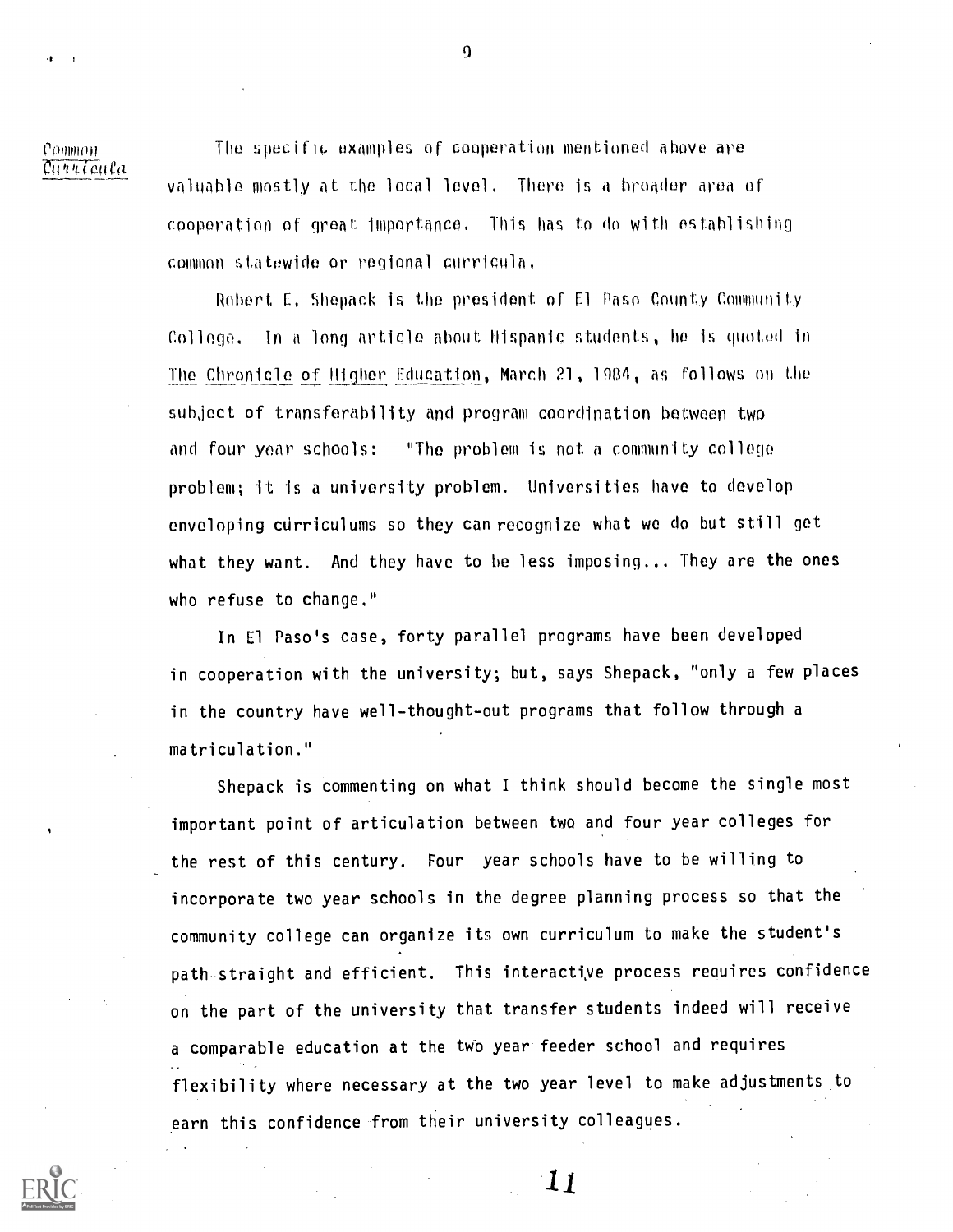On one level, these sorts of common curricula can be imposed by the state whose legislatures have a powerful interest in not duplicating educational appropriations. Florida has an articulation agreement mandated by the legislature and supervised by a Oeputy Commissioner of Fducation, Texas has developed about 111 "core curricla" which assure intra-state transferability whenever public colleges offer the same course on the core list, In the 1980-1981 CBMS survey  $[1, p, 92]$ , thirty-eight percent of the two year colleges reporting indicated official state-wide coordination of two year mathematics offerings with those of four year institutions,

It might be very instructive as part of the next CBMS survey, or as a follow-up from this conference, to get a great deal more detailed information on how the various states are handling this coordination and (where successful plans have teen developed) to publicize what techniques were used. I have in mind something as thorough as the 50-state survey recently undertaken by the Education Commission of the States on state response to the national crisis in precollege mathematics and science [3].

Are Four Year Frankly, however, I agree with Shepack that the biggest obstacle Schools The<br>Obstacle? to the formation of coordinated curricula remains with the four year schools. No amount of state mandating will be truly effective as long as four year schools are reluctant to participate or are suspicious that their participation will in some way dilute their product. Too few large university mathematics facylties are like the University of Illinois at Champaign which took the initiative years ago to get involved with two year colleges and in the process helped establish one of the strongest statewide two year college mathematics associations in the U.S.



10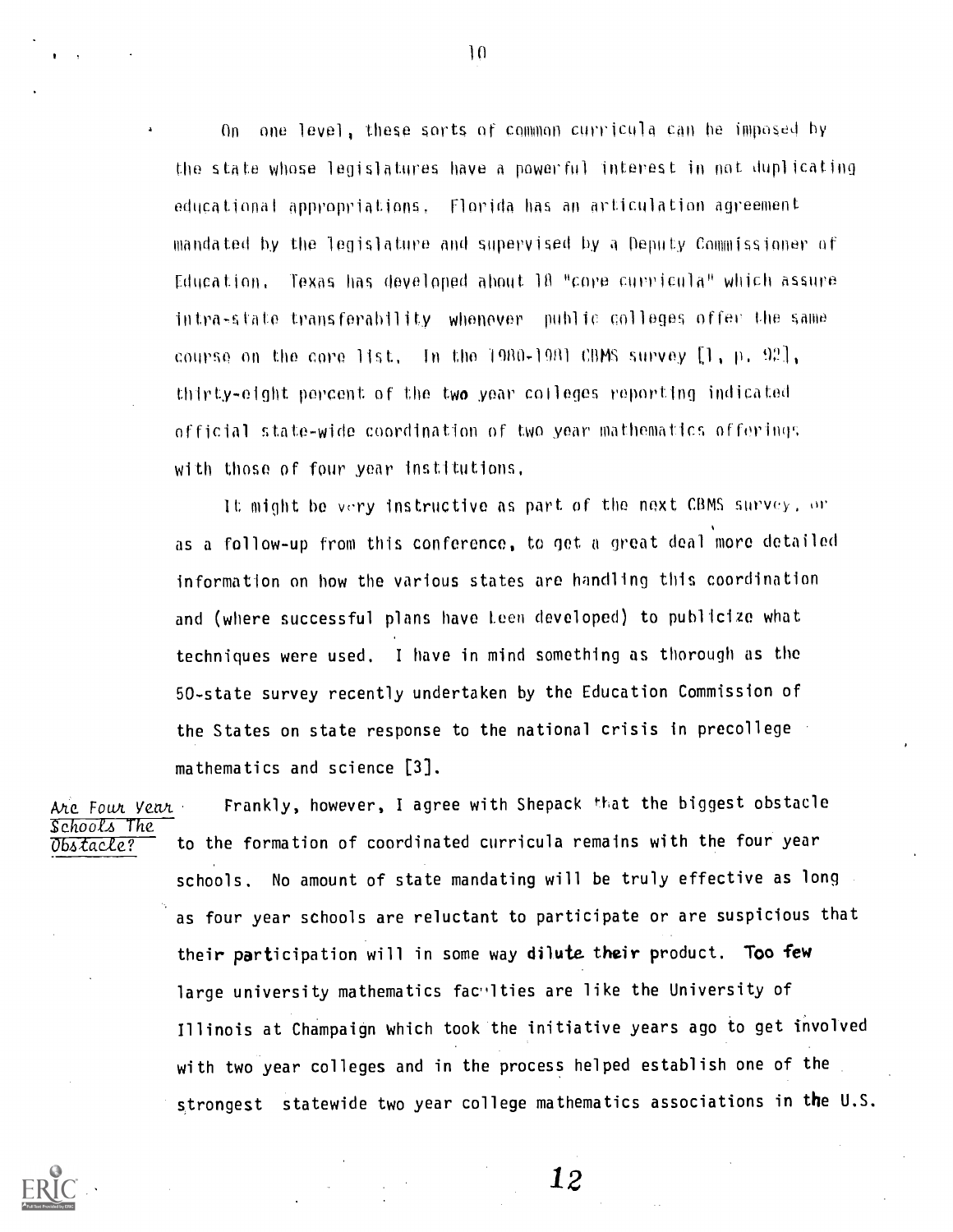Mutual<br>Respect

Promoting  $\sim$  But Illinois--and some others, like Michigan--are showing us the right path: interaction at the local level. National groups like the American Mathematical Association of Two Year Colleges (AMATYC) and the Mathematical Association of America (MAA) have to promote both nationally and statewide as much collegiality as possible. MAA particularly, which through the years and even new sends ambivalent signals about its eagerness to promote mathematics at the two year college, should use its prestige and resources to promote this regional cooperation by appropriate policy decisions and receptivity at the highest levels.

> Knowledge through association will erase misconception and become the foundation of confidence and cooperation. The closer to home the elbow rubbing, the better.

Much of what I have written in these reflections has to do with attitudinal changes on both sides that should facilitate cooperation. The March 28, 1984, Chronicle of Higher Education ran a provocative article about similar collaboration between college faculty and secondary school teachers. It was titled "Equal Status for Schoolteachers, Professors Called Key to Successful Collaboration." Mutatis mutandis, the article provides a good source of reflection on the relation between two and four year mathematics faculties. Let me close with some excerpts:

- (1) "unless you enter a relationship believing you are working with persons who are equal to you, a project has no probability of success";
- (2) "professors are not trained as teachers; they regard-instruction as an obligation"; "when it comes to instruction, schoolteachers may actually be somewhat superior to faculty members...perhaps they could work with new faculty members and teach them some skills";

13